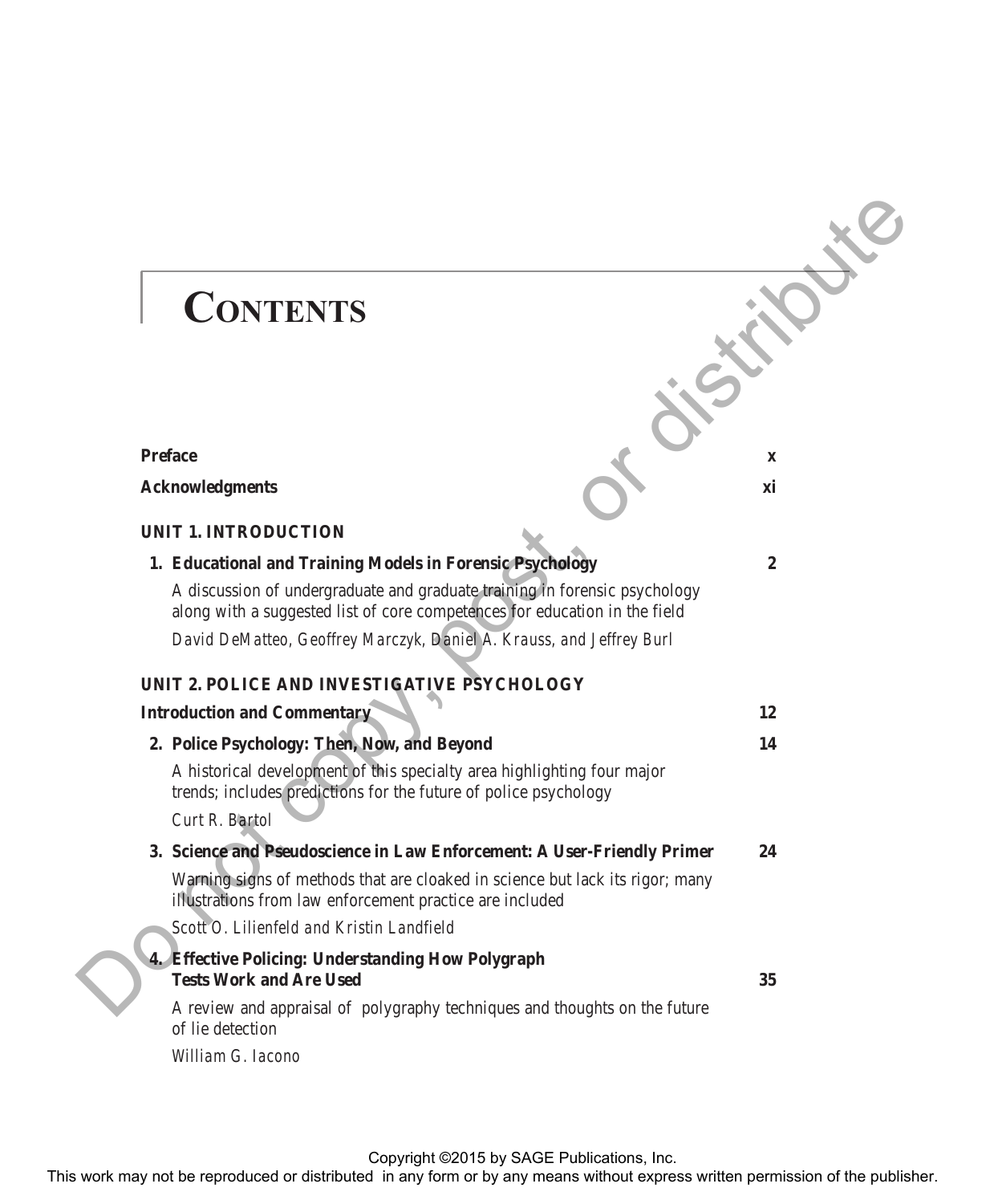| 5. The Criminal Profiling Illusion: What's Behind the Smoke and Mirrors?                                                                                                      | 47  |
|-------------------------------------------------------------------------------------------------------------------------------------------------------------------------------|-----|
| A critique of criminal profiling, with an invitation to profilers to document<br>the validity of their techniques                                                             |     |
| Brent Snook, Richard M. Cullen, Craig Bennell, Paul J. Taylor, and Paul<br>Gendreau                                                                                           |     |
| 6. Juvenile Offenders' Miranda Rights Comprehension and Self-Reported<br><b>Likelihood of Offering False Confessions</b>                                                      | 59  |
| A study that investigates understanding of key legal rights in a sample of<br>delinquent boys; concludes that despite media exposure, comprehension of<br>rights is limited   |     |
| Naomi E. Sevin Goldstein, Lois Oberlander Condie, Rachel Kalbeitzer,<br>Douglas Osman, and Jessica L. Geier                                                                   |     |
| UNIT 3. CRIMINAL AND DELINQUENT BEHAVIOR                                                                                                                                      |     |
| <b>Introduction and Commentary</b>                                                                                                                                            | 70  |
| 7. Reducing Misconceptions and False Beliefs                                                                                                                                  |     |
| in Police and Criminal Psychology                                                                                                                                             | 72  |
| Practical suggestions for dispelling many myths associated with crime and<br>criminal offenders                                                                               |     |
| Michael G. Aamodt                                                                                                                                                             |     |
| 8. Drugs and Sexual Assault: A Review                                                                                                                                         | 80  |
| Reviews major drugs associated with sexual assault, including their<br>properties and effects<br>Elena Pope and Michelle Shouldice                                            |     |
| 9. Is It Stalking? Perceptions of Stalking Among College Undergraduates                                                                                                       | 84  |
| A study investigating the prevalence of stalking among young adults as well<br>as their perceptions of what qualifies as stalking behavior                                    |     |
| Lorraine Phillips, Ryan Quirk, Barry Rosenfeld, and Maureen O'Connor                                                                                                          |     |
| 10. Psychopathy: A Clinical Construct Whose Time Has Come                                                                                                                     | 94  |
| Explanation of psychopathy and its relevance to antisocial behavior,<br>from the perspective of a prominent contemporary researcher                                           |     |
| Robert D. Hare                                                                                                                                                                |     |
| 11. Child Sexual Molestation: Research Issues                                                                                                                                 | 106 |
| Identifies typologies of child molesters and addresses issues for prevention,<br>treatment, and further research development                                                  |     |
| Robert A. Prentky, Raymond A. Knight, and Austin F. S. Lee                                                                                                                    |     |
|                                                                                                                                                                               |     |
|                                                                                                                                                                               |     |
| Copyright ©2015 by SAGE Publications, Inc.<br>This work may not be reproduced or distributed in any form or by any means without express written permission of the publisher. |     |

Copyright ©2015 by SAGE Publications, Inc.<br>This work may not be reproduced or distributed in any form or by any means without express written permission of the publisher.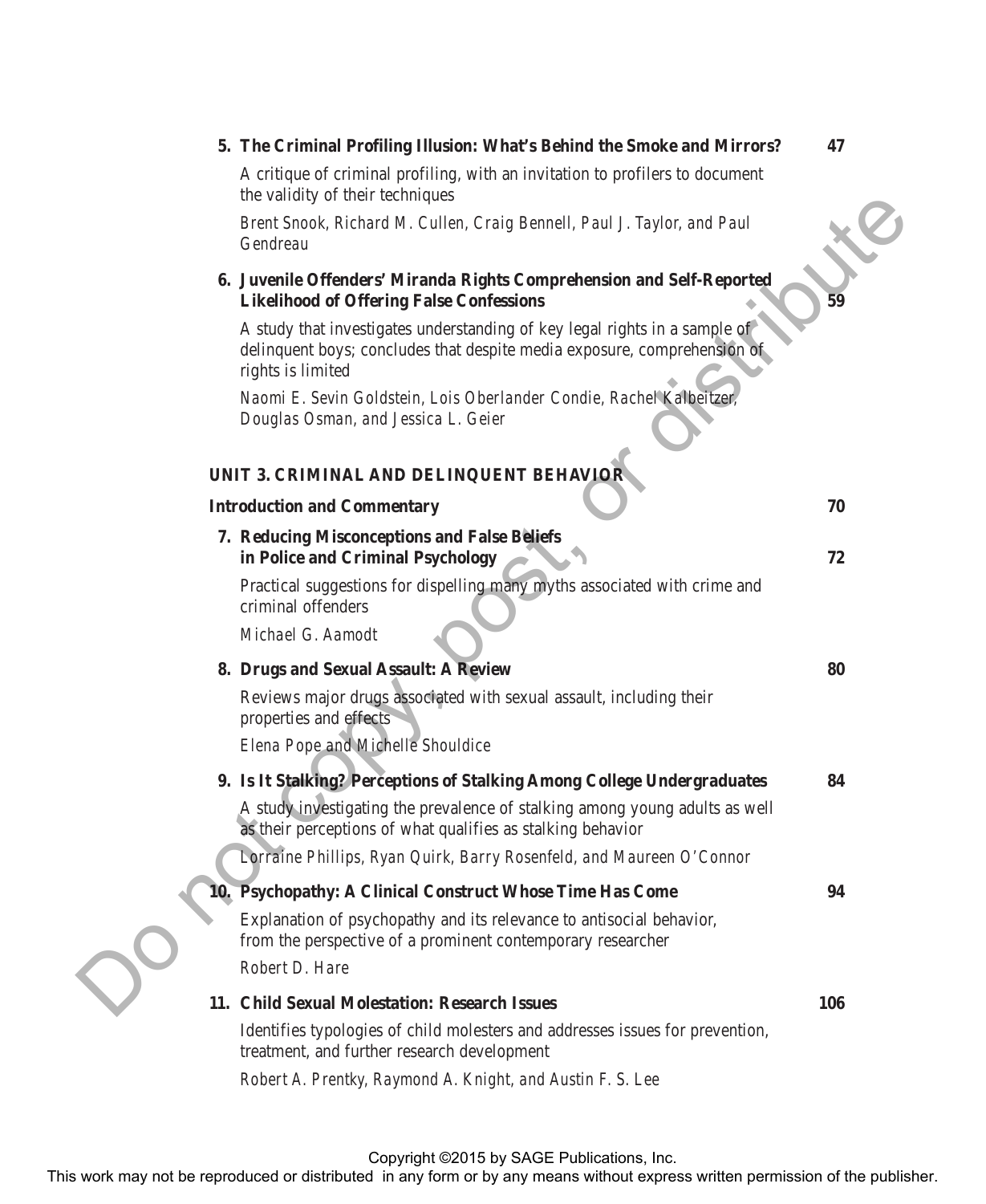## **12. What Biosocial Criminology Offers Criminology 117** A new paradigm for criminology, one that incorporates individual genetic and biological differences in explanations for criminal behavior *John Paul Wright and Danielle Boisvert* **UNIT 4. LEGAL PSYCHOLOGY Introduction and Commentary 13. Confession Evidence: Commonsense Myths and Misconceptions 130** A sobering look at the issue of false confessions; includes a critique of dominant strategies employed in the interviewing process *Saul M. Kassin* **14. Hypnosis and the Law: Examining the Stereotypes 140** Debunks hypnosis as a "state" or "trance" and focuses instead on its ability to encourage relaxing, role-playing, and imagining *Graham F. Wagstaff* **15. Assessing Allegations of Domestic Violence in Child Custody Evaluations 148** Reviews the pitfalls and problems associated with conducting child custody evaluations in general and most specifically when domestic violence is a possibility *James N. Bow and Paul Boxer* **16. Three Types of Skills for Effective Forensic Psychological Assessments 158** A clinical practitioner reviews the specific abilities needed by mental health examiners consulting with courts; includes practical advice for working with judges and attorneys *Marc Sageman* **17. Developmentally Sensitive Forensic Interviewing of Preschool Children: Some Guidelines Drawn From Basic Psychological Research 168** Reviews relevant basic research in psychology and offers practical suggestions for various professionals interviewing preschool children *Connie M. Tang* **UNIT 5. VICTIMOLOGY AND VICTIM SERVICES Introduction and Commentary 180 18. A 10-Year Update of "Review and Critique of Empirical Studies of Rape Avoidance" 182** A review of studies focusing on the victims of rape, their patterns of reporting the crime, and preventive measures for avoiding sexual assault *Sarah E. Ullman* The *Road Content may not be reproduced* or distributed in any form or between the representation or distributed in any form or by any means with the publisher.<br>
The contestion Evidence: Commonweave Myths and Microcorptio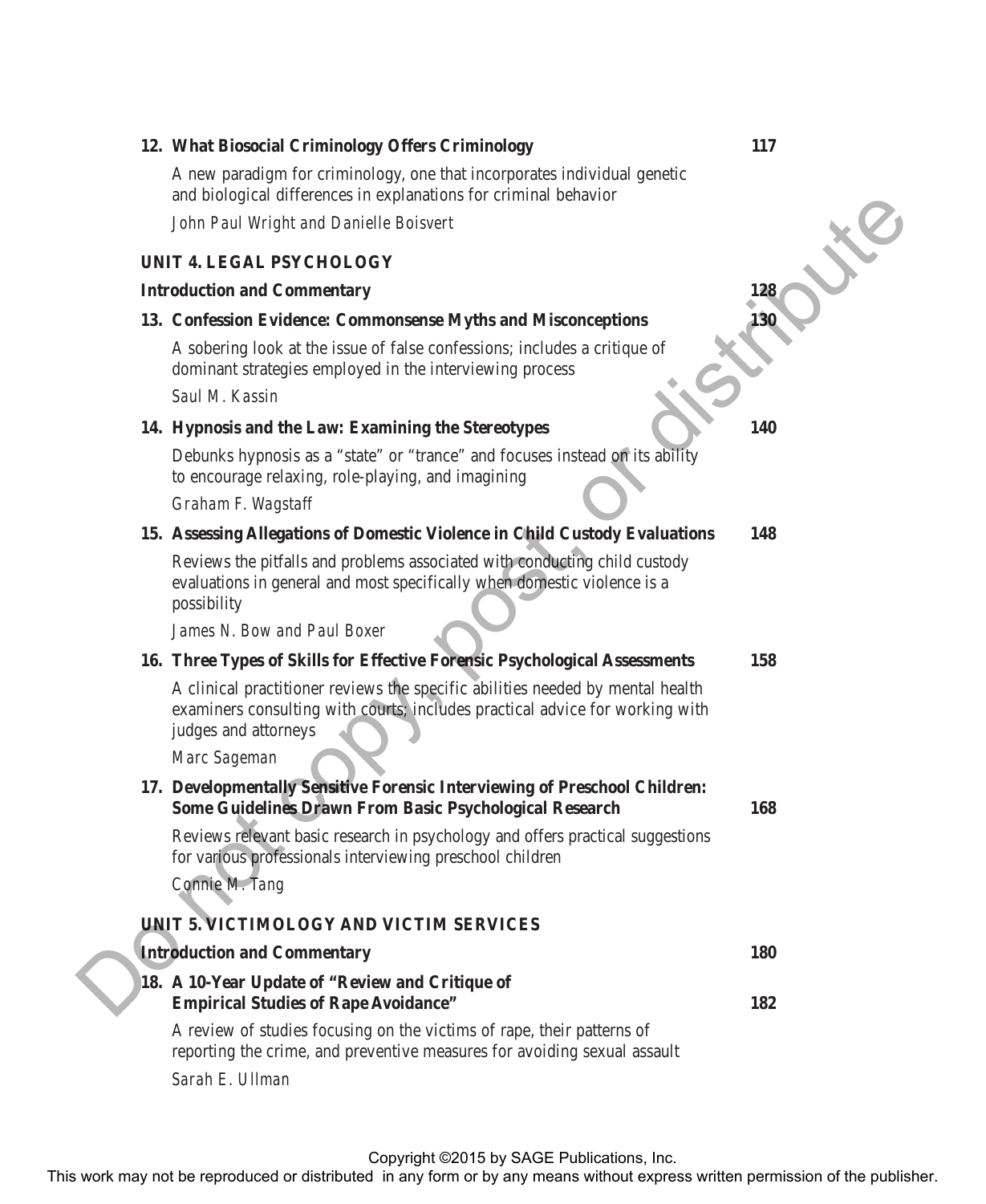|            | 19. Reporting Sexual Victimization to the Police and Others: Results From a<br><b>National-Level Study of College Women</b>                                                                                                    | 197        |
|------------|--------------------------------------------------------------------------------------------------------------------------------------------------------------------------------------------------------------------------------|------------|
|            | Considers the prevalence of sexual victimization and its effects<br>among college women, including their reasons for reporting or not<br>reporting assaults                                                                    |            |
|            | Bonnie S. Fisher, Leah E. Daigle, Francis T. Cullen, and Michael G. Turner                                                                                                                                                     |            |
|            | 20. Patterns of Anti-Gay Violence: An Analysis of Incident Characteristics<br>and Victim Reporting                                                                                                                             | 210        |
|            | Sheds light on hidden violence experienced by gays and lesbians and reasons<br>for not reporting the violence to law enforcement                                                                                               |            |
|            | Kristen Kuehnle and Anne Sullivan                                                                                                                                                                                              |            |
|            | 21. Offenders' Family Members' Responses<br>to Capital Crimes: The Need for Restorative Justice Initiatives                                                                                                                    | 220        |
|            | A qualitative study of the experiences, emotions, and attitudes of persons<br>close to those who committed murder                                                                                                              |            |
|            | Sarah Eschholz, Mark D. Reed,<br>Elizabeth Beck, and Pamela Blume Leonard                                                                                                                                                      |            |
|            | UNIT 6. CORRECTIONAL PSYCHOLOGY                                                                                                                                                                                                |            |
|            | <b>Introduction and Commentary</b>                                                                                                                                                                                             | 230        |
|            | 22. A National Survey of Correctional Psychologists                                                                                                                                                                            | 232        |
|            | Reviews information from psychologists engaged in clinical practice in<br>corrections-what tasks they perform, what measures they use, and what<br>approaches they take; discusses satisfactions and frustrations of this work |            |
|            | Jennifer L. Boothby and Carl B. Clements                                                                                                                                                                                       |            |
|            | 23. The Rehabilitation and Reintegration of Offenders: The Current<br><b>Landscape and Some Future Directions for Correctional Psychology</b>                                                                                  | 241        |
|            | Assesses the status of rehabilitation in corrections, with emphasis on<br>promising approaches and research needs for the future                                                                                               |            |
|            | J. Stephen Wormith, Richard Althouse, Mark Simpson, Lorraine R. Reitzel,<br>Thomas J. Fagan, and Robert D. Morgan                                                                                                              |            |
|            | 24. What Is Correctional About Clinical Practice in Corrections?                                                                                                                                                               | <b>250</b> |
| $\bigcirc$ | Correctional psychologists identify their most useful cores of<br>knowledge and indicate how that knowledge was obtained;<br>includes recommendations for improving graduate education<br>and on-the-job training              |            |
|            | Philip R. Magaletta, Marc W. Patry, Erik F. Dietz, and Robert K. Ax                                                                                                                                                            |            |
|            |                                                                                                                                                                                                                                |            |
|            | Copyright ©2015 by SAGE Publications, Inc.<br>This work may not be reproduced or distributed in any form or by any means without express written permission of the publisher.                                                  |            |